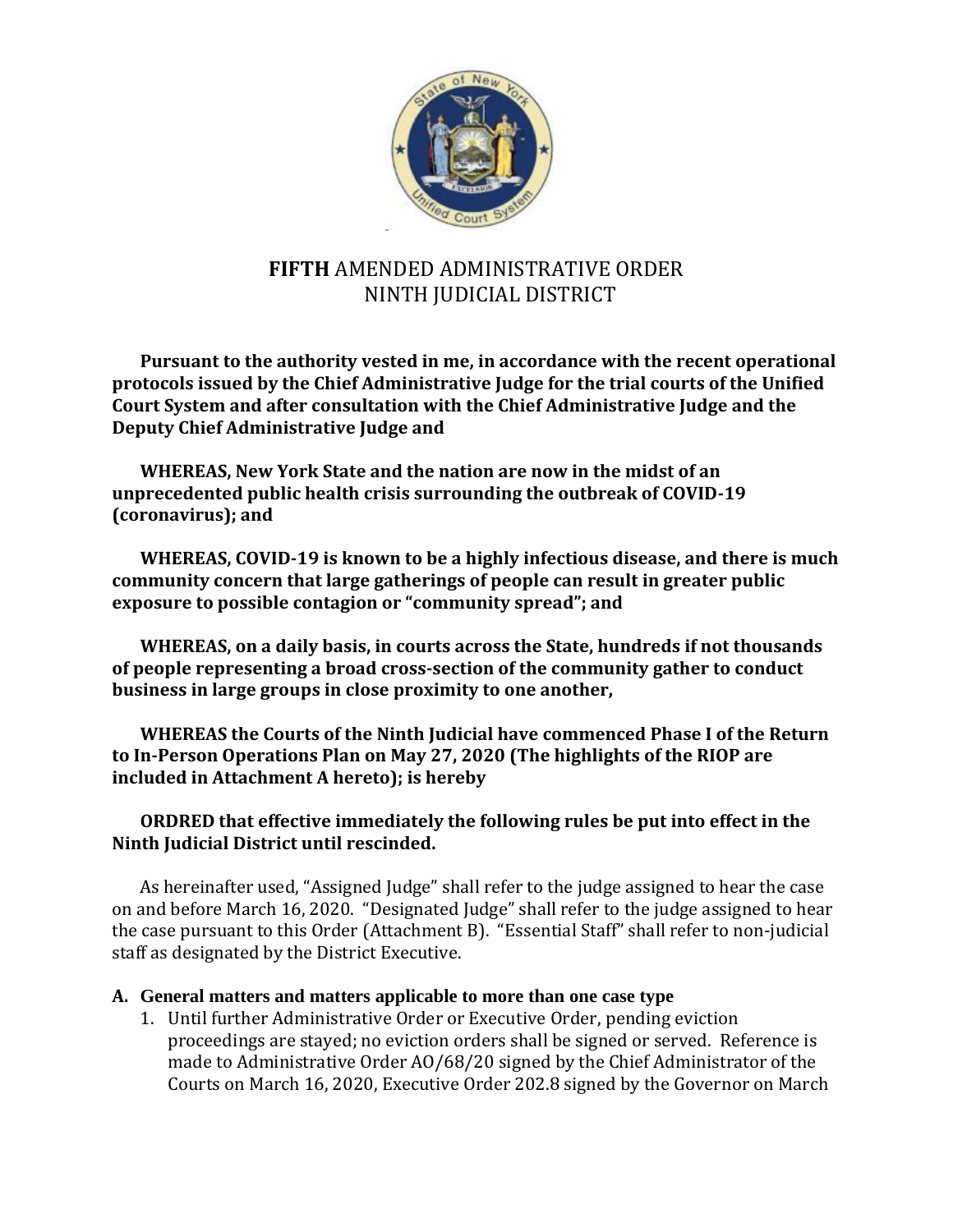20, 2020 **, Executive Order 202.14 signed by the Governor on April 7, 2020 and Executive Order 202.28 signed May 7, 2020** with regard to eviction matters.

- **2.** Until further Administrative Order or Executive Order, no default judgments shall be granted **where, pursuant to CPLR 3215, the default occurred after March 16, 2020. Furthermore, no default judgment requiring the defendant's notice pursuant to CPLR 3215(g) shall be granted, unless the application was heard prior to March 17, 2020 and proper notice was given.**
- **3.** All Family Court and all County Court Judges are cross-assigned to the County and Family Courts in all counties of the District. **All City Court Judges are crossassigned to all County\*, City, Town and Village Courts in County of their residence and any adjoining county. \* effective March 16, 2020 nunc pro tunc.**
- **4.** The Virtual Courtroom Protocol (attached hereto) established for the Ninth Judicial District effective April 6, 2020 remains in full force and effect and all provisions of this Fifth Amended Administrative Order shall be read in conjunction with the Virtual Courtroom Protocol **and any subsequent amendments thereto.**
- 5. Essential Court proceedings **shall be heard by either the Assigned Judge or the Designated Judge (as contained in Attachment B) and** will occur **virtually**.
- 6. Non-Essential proceedings shall be heard by the Assigned Judge and will occur virtually.
- 7. Maximum occupancy of ALL courtrooms, waiting rooms and meeting rooms in Court Facilities and other rooms where court functions occur conform to current recommendations, which is the lesser of 10 people or  $\frac{1}{2}$  the posted room occupancy per code. All room occupants shall remain six feet apart.
- 8. Naturalization Ceremonies, wherever they occur, shall comply with the room occupancy limits stated herein.
- **9. Only Essential Staff may report to the courthouse for work. All judges and Chambers staff should report to the courthouse. Any requests for exemptions must be discussed with the Administrative Judge.**
- **10.All deadlines established per judicial directive (including those contained in scheduling orders, service dates and "local rules") that occur on or after March 17, 2020 and during the pendency of this Administrative Order shall be extended for a period of 90 days from the date of the stated deadline, unless otherwise directed by the Assigned Judge or agreed upon by the parties (reference is made to Administrative Order AO/71/20 signed by the Chief Administrative Judge of the Courts on March 19, 2020 as it relates to civil litigation). Further reference is made to Executive Order 202.8 signed by the Governor on March 20, 2020 and Executive Order 202.14 signed by the Governor on April 7, 2020 with regard to statutory deadlines and time frames.**
- 11. All Temporary Orders of Protection issued in any criminal or civil matter that has expired or is due to expire on or after March 19, 2020 "shall be extended under the same terms and conditions until the date the matter is re-calendared, unless the order is sooner terminated or modified by a judge or justice of the court that issued the order" pursuant to Administrative Order AO/73/20 signed by the Chief Administrative Judge of the Courts on March 19, 2020.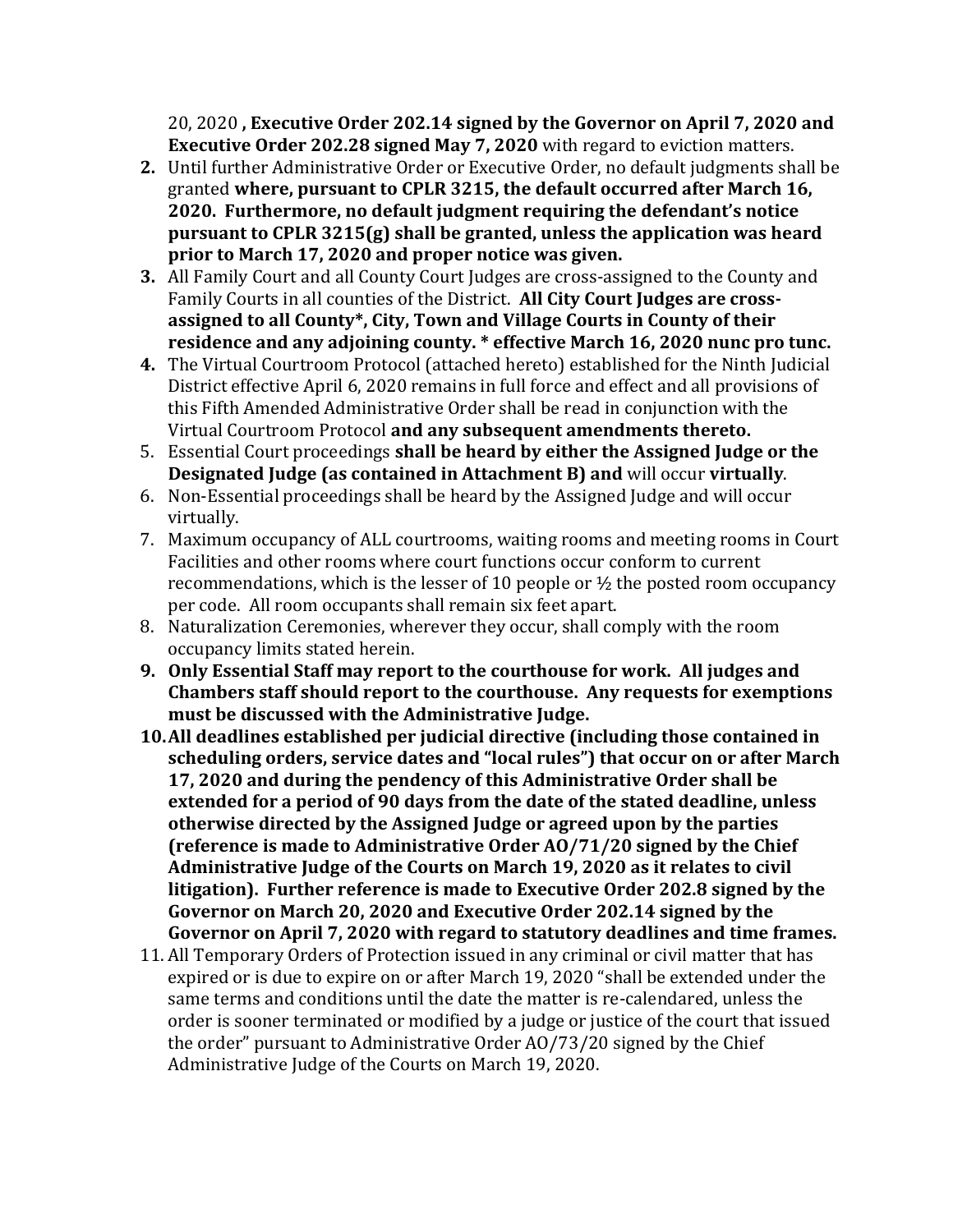- 12. All vouchers submitted pursuant to County Laws § 722-b(4); 722(c),and **Judiciary Law § 35(8)** are deemed approved pursuant to the Amended Orders signed by the Administrative Judge of the Ninth Judicial District dated March 20, 2020 , April 1, 2020 and April 21, 2020.
- 13. "All individuals seeking legal representation pursuant to Article 18-B of the County Law shall be deemed eligible, regardless of financial ability to obtain counsel" pursuant to the Order signed by the Administrative Judge of the Ninth Judicial District March 20, 2020.
- 14. **Initial requests to schedule a virtual hearing on an application to postpone a Felony Hearing for "good cause" shall be made to the Hon. Barry E. Warhit, Supervising Judge of the Criminal Parts Ninth Judicial District by e-mail to [VirtualWestchesterCountyCityCourt@nycourts.gov,](mailto:VirtualWestchesterCountyCityCourt@nycourts.gov) with copy t[o bwarhit@nycourts.gov](mailto:bwarhit@nycourts.gov) an[d mbenjam@nycourts.gov](mailto:mbenjam@nycourts.gov)**
- 15. **All filings shall be pursuant to AO/111/2020 and any amendments thereto signed by the Chief Administrative Judge of the Courts on May 15, 2020.**

### **B. Supreme Civil**

- 1. All non-essential matters **shall be addressed by the Assigned Judge and appropriately scheduled.**
- 2. "Essential matters" includes those matters as listed in Exhibit A attached to Administrative Order AO/78/20 signed by the Chief Administrative Judge of the Courts on March 22, 2020 and as amended hereafter and any other matter determined to be essential after application by the Assigned Justice or Designated Justice to the Administrative Judge.
- 3. All Mental Hygiene Law proceedings in which a party is confined to a hospital or other facility shall be conducted with appearances by means of remote audiovisual technology or telephone pursuant to Administrative Order AO/72/20 signed by the Chief Administrative Judge of the Courts on March 22, 2020.
- 4. All foreclosure proceedings are stayed; no foreclosure auctions shall be scheduled or held. Reference is made to Executive Order 202.8 signed by the Governor on March 20, 2020, as extended by Executive Order 202.14 signed by the Governor on April 7, 2020 and Executive Order 202.28 signed by the Governor on May 7, 2020.

## **C. Superior Court Criminal Cases**

- 1. **All pending criminal cases shall be addressed by the Assigned Judge and appropriately scheduled consistent with applicable Executive Orders and Administrative Orders. The issuance of the new return date shall occur on or before the currently scheduled adjourned date or within 7 days of the signing of this order, whichever is later. For Defendants not in custody, there shall be no adjournment of a matter that is greater than 60 days. For defendants in custody, there shall be no adjournment of a matter greater than 30 days.**
- 2. "Essential matters" includes those matters as listed in Exhibit A attached to Administrative Order AO/78/20 signed by the Chief Administrative Judge of the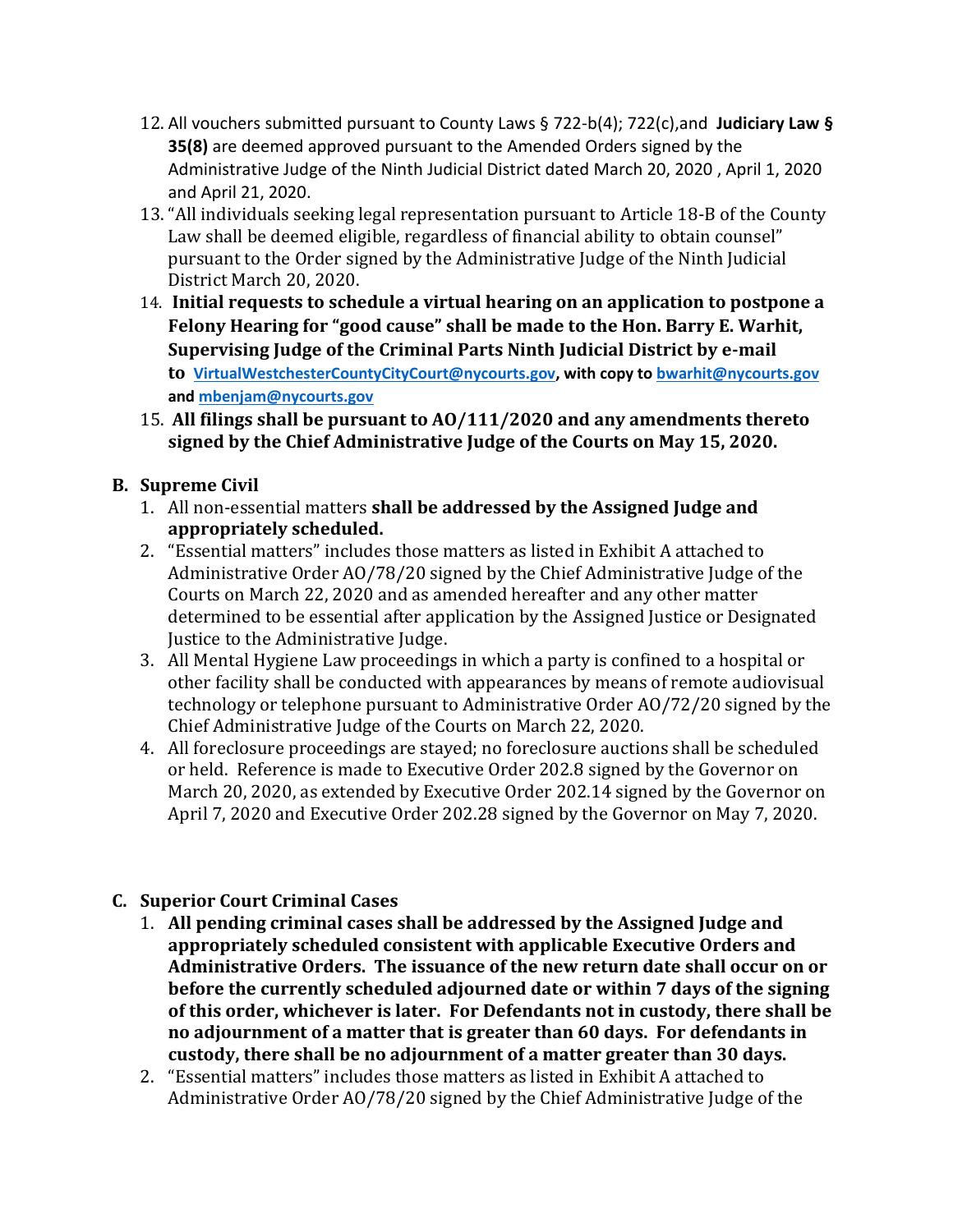Courts on March 22, 2020 and as amended hereafter and any other matters determined to be essential after application by the Assigned Judge or Designated Judge to the Supervising Judge. The Supervising Judge, in consultation with the Administrative Judge, shall permit a matter to proceed if warranted.

- 3. "Grand juries set to be impaneled within term six of the courts for the year 2020 shall be postponed." Currently seated grand juries "may continue, upon application of the appropriate district attorney to the administrative judge" pursuant to Administrative Order AO/113/20 signed by Deputy Chief Administrative Judge Vito Caruso on May 16, 2020.
- 4. The Accessible Magistrate procedure (for Adolescent Offenders) currently in place shall continue.

#### **D. Treatment Courts/OSP**

- 1. Treatment courts and Opioid Stabilization Parts will be handled by the **Assigned Judge.**
- 2. **Pursuant to the memorandum of Chief Administrative Judge Lawrence Marks dated April 30, 2020, "Problem-solving courts may conduct virtual court conferences with counsel, court staff, service providers, and where practicable clients via Skype for Business."**
- **3. The Assigned Judge may make application to the Coordinating Judge of Treatment Courts to have a matter deemed essential. The Coordinating Judge of Treatment Courts, after consultation with the Administrative Judge, shall permit a matter to proceed if warranted.**

### E. **Family Court**

- 1. **All non-essential matters shall be addressed by the Assigned Judge and appropriately scheduled**.
- 2. "Essential matters" includes those matters as listed in Exhibit A attached to Administrative Order AO/78/20 signed by the Chief Administrative Judge of the Courts on March 22, 2020 and as amended hereafter, and any other matters determined to be essential after application by the Designated Judge to the Supervising Judge. The Supervising Judge, in consultation with the Administrative Judge, shall permit a matter to proceed if warranted.
- 3. Judges are required to immediately bring to his/her Supervising Judge's attention any Permanency Planning Hearings that pursuant to existing Federal or State Law require a determination that the matter be deemed essential so as to provide a timely calendar date.
- 4. All remand/removal/placement orders issued in the Ninth Judicial District under Family Court Act Articles 3, 6, 7, 8 and 10 that are due to expire while this Administrative Order is in effect, shall be deemed extended under the same terms and conditions for a period of 90 days from the date the order is scheduled to expire, unless the order is terminated or modified by the Designated Judge or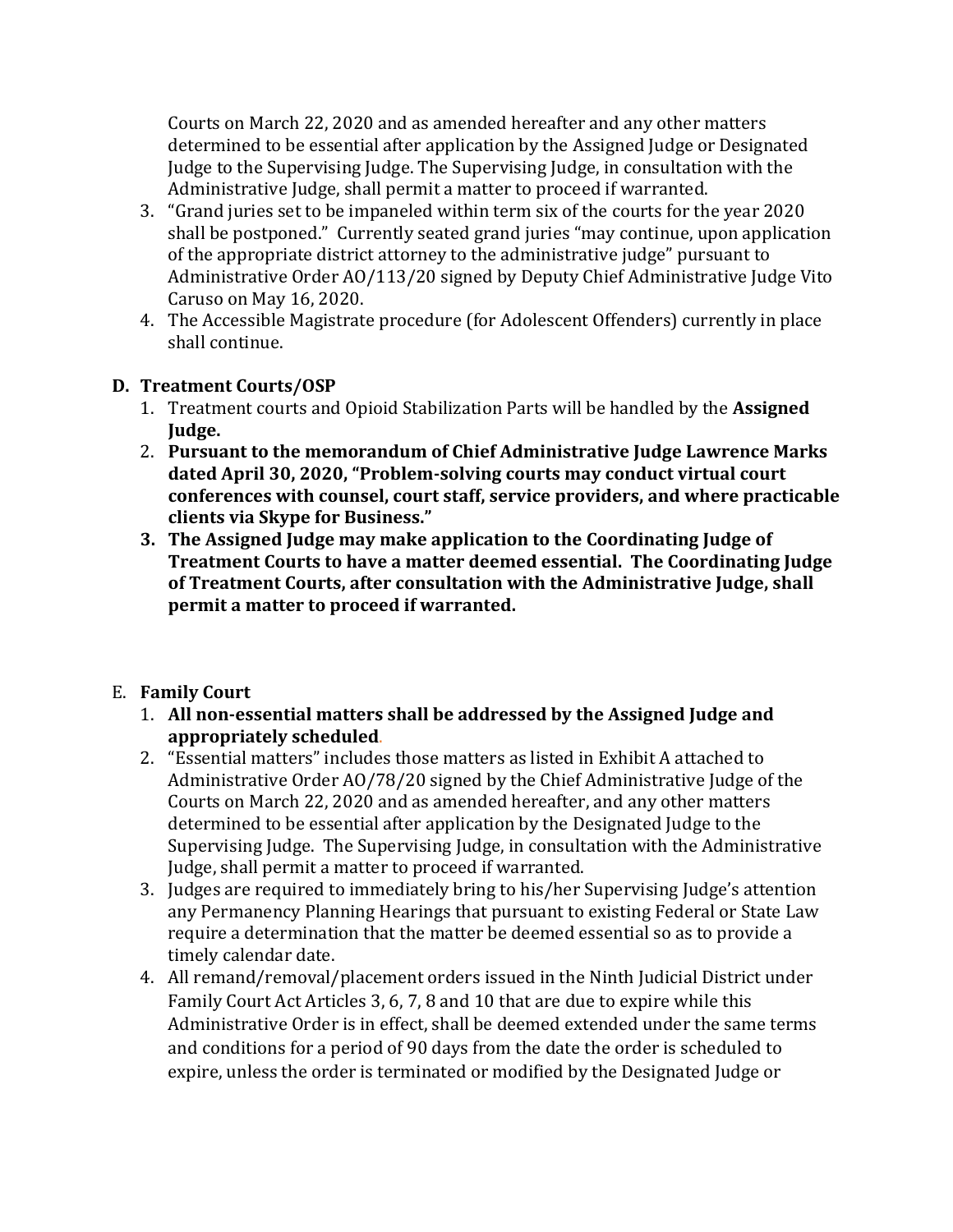Assigned Judge. To the extent practicable, the Designated Judge or Assigned Judge shall issue an amended order and the lawyers and pro-se litigants notified.

5. **All cases involving a youth that is currently in detention shall be reviewed by the Assigned Judge or Designated Judge, at a minimum, at least once every fourteen days.**

### **F. Surrogate's Court**

- 1. **All non-essential matters shall be addressed by the Assigned Judge and appropriately scheduled.**
- 2. "Essential matters" includes those matters as listed in Exhibit A attached to Administrative Order AO/78/20 signed by the Chief Administrative Judge of the Courts on March 22, 2020 and as contained in Administrative Order AO/99/20 signed by the Chief Administrative Judge of the Courts on May 15, 2020 and other matters as determined to be essential after application by the Surrogate to the Administrative Judge.

# **G. City Court**

- 1. **All pending criminal cases shall be addressed by the Assigned Judge and appropriately scheduled consistent with applicable Executive Orders and Administrative Orders. The issuance of the new return date shall occur on or before the currently scheduled adjourned date or within 7 days of the signing of this order, whichever is later. For Defendants not in custody, there shall be no adjournment of a matter that is greater than 60 days. For defendants in custody, there shall be no adjournment of a matter that greater than 30 days.**
- **2. All non-essential Civil matters shall be addressed by the Assigned Judge and appropriately scheduled.**
- 3. "Essential matters" includes those matters as listed in Exhibit A attached to Administrative Order AO/78/20 signed by the Chief Administrative Judge of the Courts on March 22, 2020 and as amended hereafter and any matter deemed to be essential after application by the Designated Judge to the Supervising Judge. The Supervising Judge, in consultation with the Administrative Judge, shall permit a matter to proceed if warranted.

## H. **Town and Village Courts**

- 1. All non-essential matters are administratively adjourned until a date on or after June 15, 2020 for defendants not in custody and for civil matters. **With regard to defendants in custody, misdemeanor cases shall be reviewed by the Assigned Judge and, if necessary, the Assigned Judge may have a conference with counsel on the matter. If after that conference, counsel is requesting that a matter be heard, such request to be heard shall be brought by counsel to the Designated Judge in the Centralized Part. All matters involving a defendant in custody shall be adjourned to a date no later than June 5, 2020.**
- 2. "Essential matters" include those matters as listed in Exhibit A attached to Administrative Order AO/78/20 signed by the Chief Administrative Judge of the